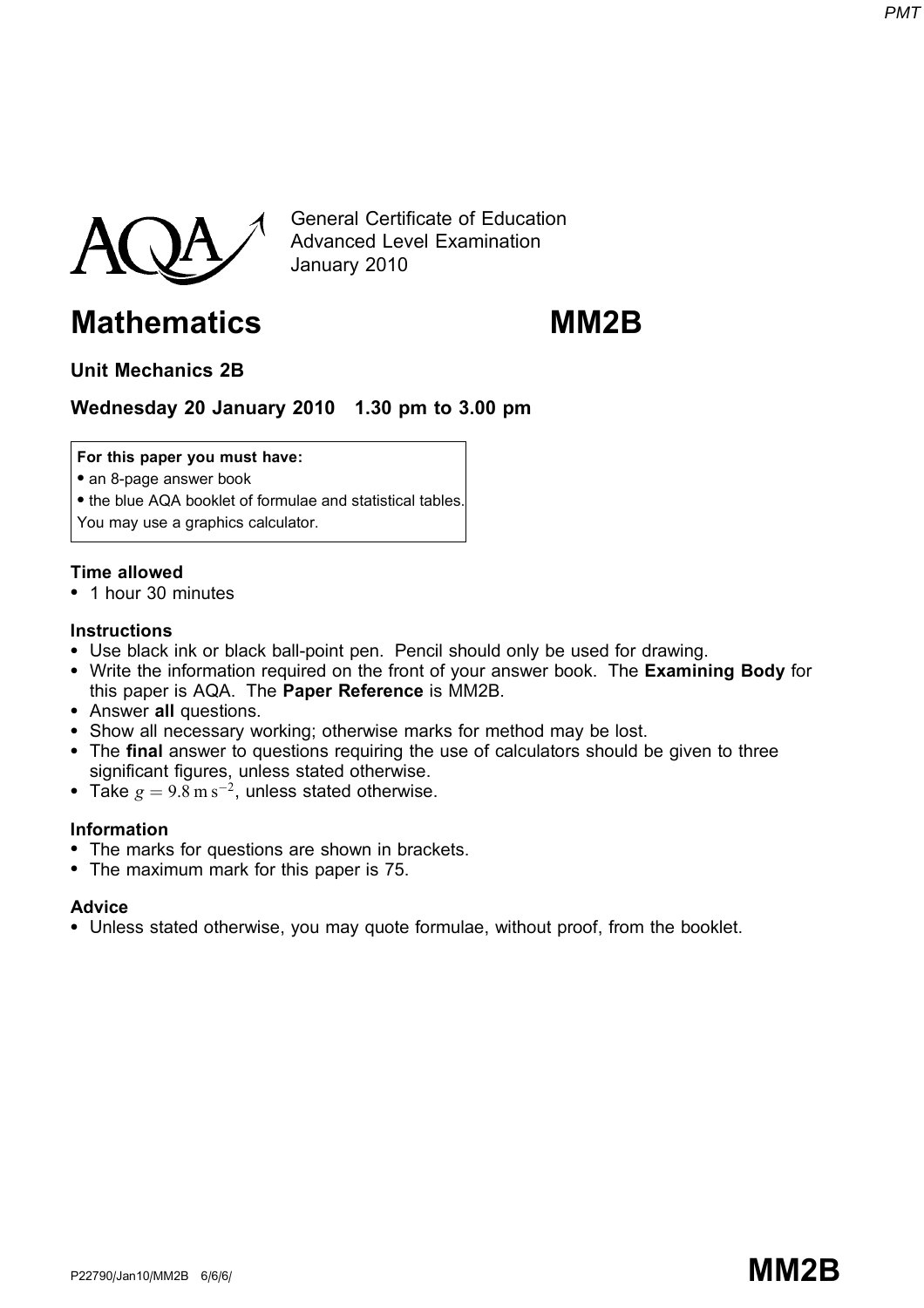Answer all questions.

1 An inextensible rope is attached to a sledge which is at rest on a horizontal surface. A constant force of magnitude 40 newtons at an angle of  $30^{\circ}$  to the horizontal is applied to the sledge, as shown in the diagram.



Calculate the work done by the force as the sledge is moved 5 metres along the surface. (3 marks)

2 A piece of modern art is modelled as a uniform lamina and three particles. The diagram shows the lamina, the three particles  $A$ ,  $B$  and  $C$ , and the  $x$ - and  $y$ -axes.



The lamina, which is fixed in the  $x-y$  plane, has mass 10 kg and its centre of mass is at the point  $(12, 9)$ .

The three particles are attached to the lamina. Particle A has mass  $3 \text{ kg}$  and is at the point  $(15, 6)$ . Particle B has mass 1 kg and is at the point  $(7, 14)$ . Particle C has mass 6 kg and is at the point  $(8, 7)$ .

Find the coordinates of the centre of mass of the piece of modern art. (6 marks)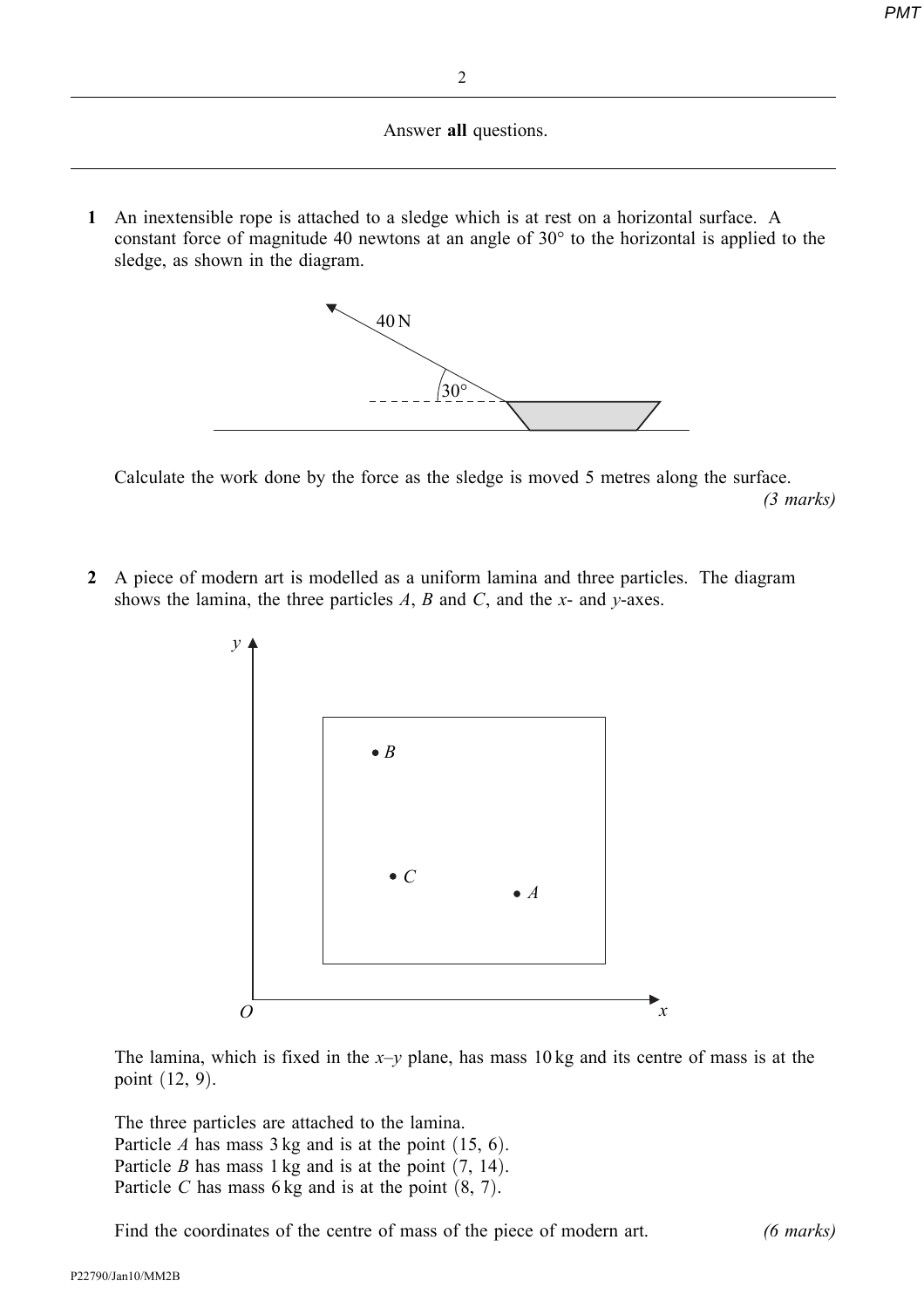3 A uniform plank, of length 8 metres, has mass 30 kg. The plank is supported in equilibrium in a horizontal position by two smooth supports at the points  $A$  and  $B$ , as shown in the diagram. A block, of mass  $20 \text{ kg}$ , is placed on the plank at point A.



- (a) Draw a diagram to show the forces acting on the plank. (2 marks)
- (b) Show that the magnitude of the force exerted on the plank by the support at  $B$  is  $19.2g$  newtons. (3 marks)
- (c) Find the magnitude of the force exerted on the plank by the support at  $A$ . (2 marks)
- (d) Explain how you have used the fact that the plank is uniform in your solution.

(1 mark)

4 A particle moves so that at time t seconds its velocity  $v \, \text{m s}^{-1}$  is given by

$$
\mathbf{v} = (4t^3 - 12t + 3)\mathbf{i} + 5\mathbf{j} + 8t\mathbf{k}
$$

- (a) When  $t = 0$ , the position vector of the particle is  $(-5\mathbf{i} + 6\mathbf{k})$  metres. Find the position vector of the particle at time  $t$ . (4 marks)
- (b) Find the acceleration of the particle at time  $t$ . (2 marks)
- (c) Find the magnitude of the acceleration of the particle at time  $t$ . Do not simplify your answer.  $(2 \text{ marks})$
- (d) Hence find the time at which the magnitude of the acceleration is a minimum.

(2 marks)

(e) The particle is moving under the action of a single variable force F newtons. The mass of the particle is 7 kg.

Find the minimum magnitude of F. (2 marks)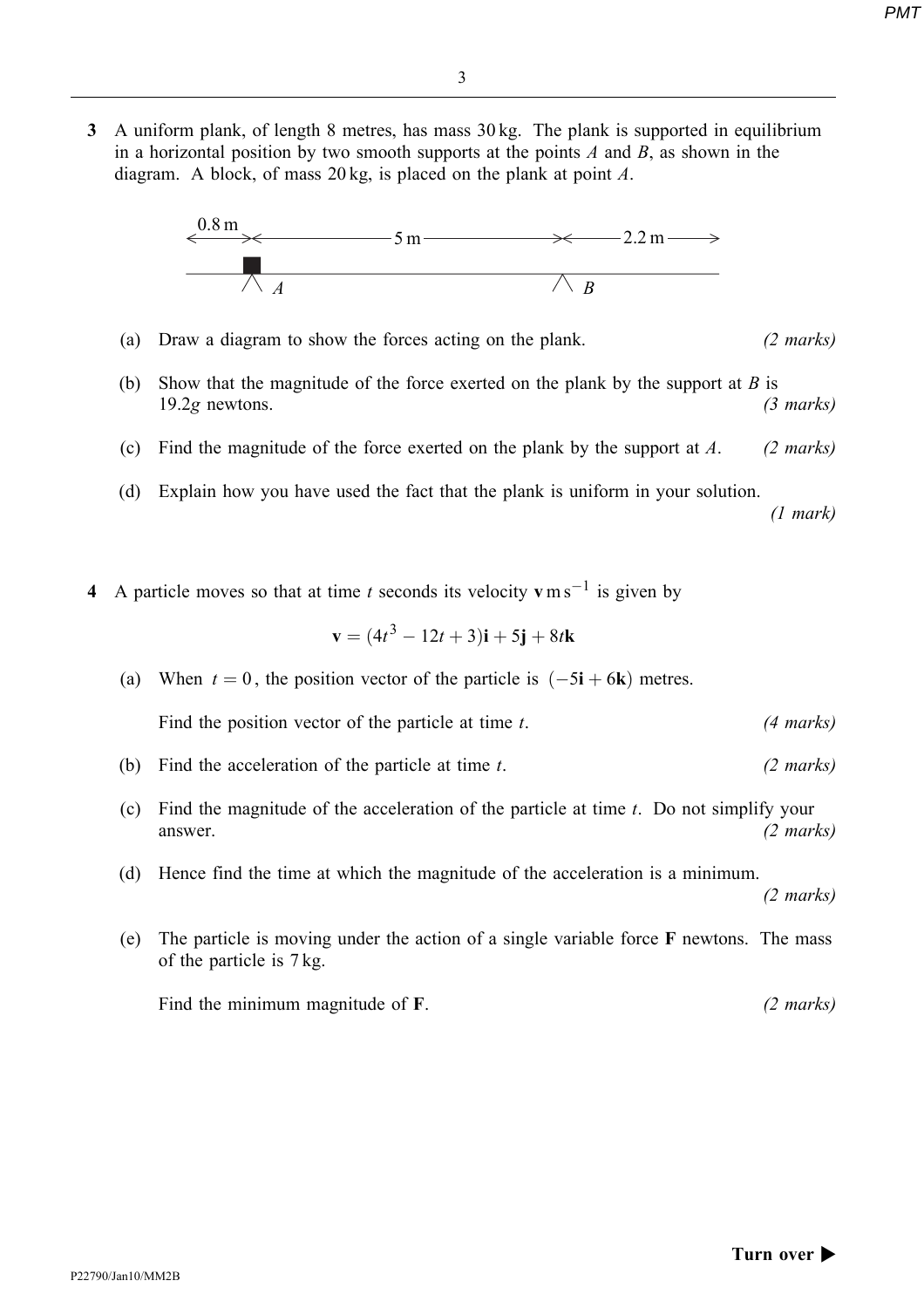5 A golf ball, of mass  $m$  kg, is moving in a straight line across smooth horizontal ground. At time t seconds, the golf ball has speed  $v \text{ m s}^{-1}$ . As the golf ball moves, it experiences a resistance force of magnitude 0.2mv 1  $\overline{2}$  newtons until it comes to rest. No other horizontal force acts on the golf ball.

Model the golf ball as a particle.

(a) Show that

$$
\frac{\mathrm{d}v}{\mathrm{d}t} = -0.2v^{\frac{1}{2}} \tag{1 mark}
$$

(b) When  $t = 0$ , the speed of the golf ball is  $16 \text{ m s}^{-1}$ .

Show that 
$$
v = (4 - 0.1t)^2
$$
. (5 marks)

- (c) Find the value of t when  $v = 1$ . (3 marks)
- (d) Find the distance travelled by the golf ball as its speed decreases from  $16 \text{ m s}^{-1}$  to  $1 \text{ m s}^{-1}$ . (4 marks)
- 6 A particle, of mass 4 kg, is attached to one end of a light inextensible string of length 1.2 metres. The other end of the string is attached to a fixed point O. The particle moves in a horizontal circle at a constant speed. The angle between the string and the vertical is  $\theta$ .



- (a) Find the radius of the horizontal circle in terms of  $\theta$ . (1 mark)
- (b) The angular speed of the particle is 5 radians per second. Find  $\theta$ . (6 marks)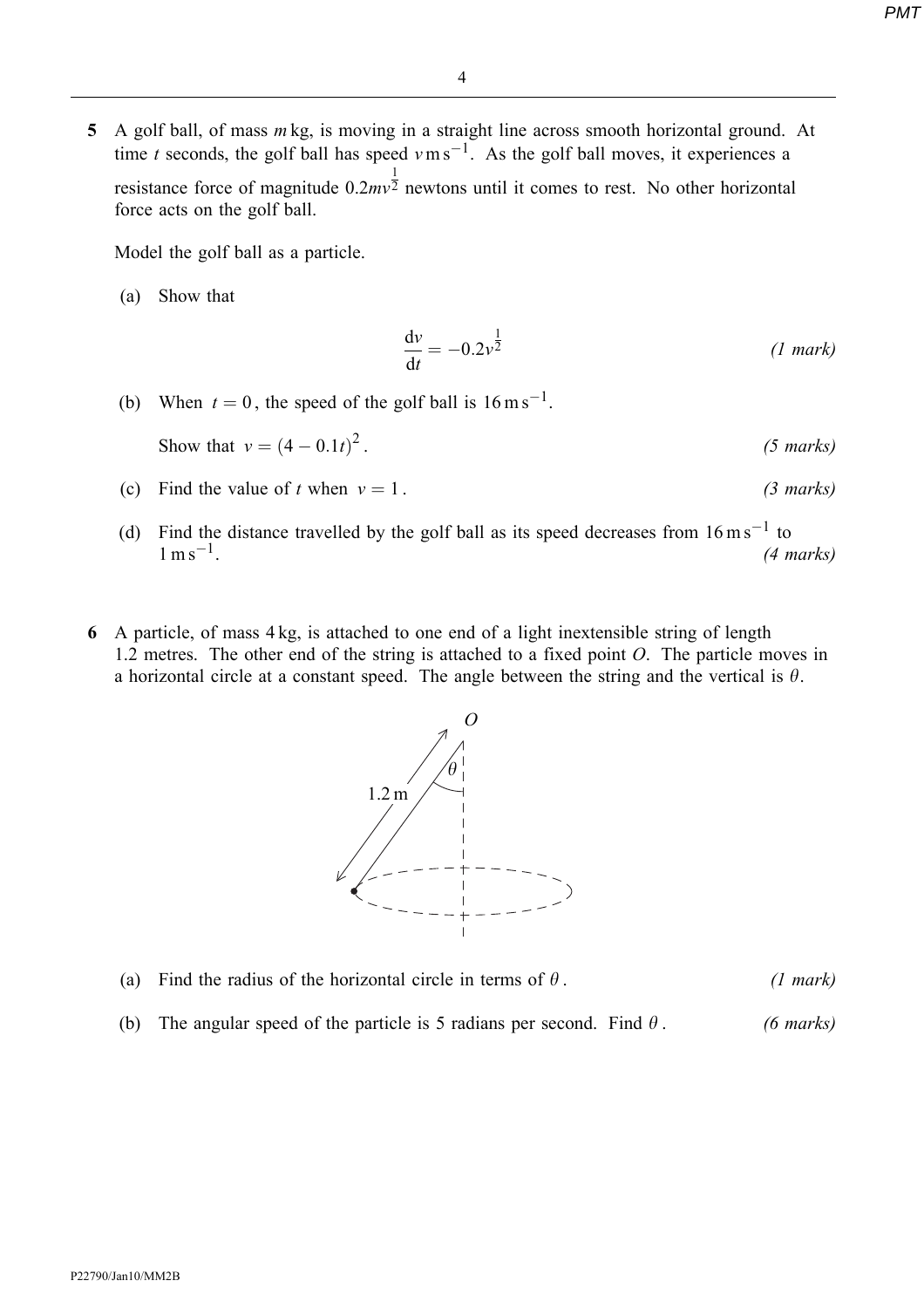7 A smooth hemisphere, of radius  $a$  and centre  $O$ , is fixed with its plane face on a horizontal surface. A particle, of mass  $m$ , can move freely on the surface of the hemisphere.

The particle is placed at the point  $A$ , the highest point of the hemisphere, and is set in motion along the surface with speed  $u$ .

(a) While the particle is in contact with the hemisphere at a point P, OP makes an angle  $\theta$ with the upward vertical.



Show that the speed of the particle at  $P$  is

$$
(u^2 + 2ga[1 - \cos\theta])^{\frac{1}{2}}
$$
 (5 marks)

(b) The particle leaves the surface of the hemisphere when  $\theta = \alpha$ .

Find  $\cos \alpha$  in terms of a, u and g. (5 marks)

### Turn over for the next question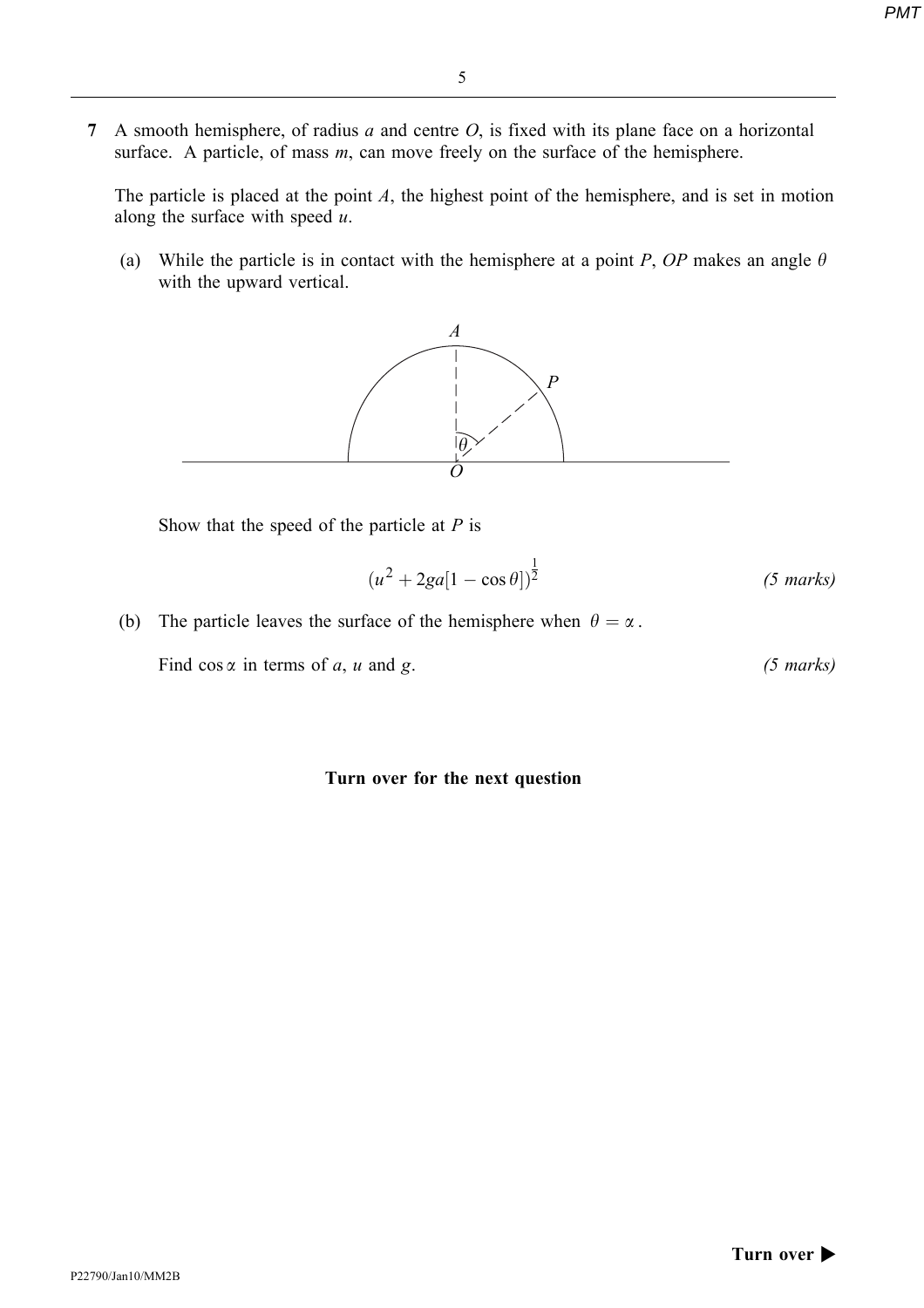8 A bungee jumper, of mass 49 kg, is attached to one end of a light elastic cord of natural length 22 metres and modulus of elasticity 1078 newtons. The other end of the cord is attached to a horizontal platform, which is at a height of 60 metres above the ground.

The bungee jumper steps off the platform at the point where the cord is attached, and falls vertically. The bungee jumper can be modelled as a particle. Assume that Hooke's Law applies whilst the cord is taut and that air resistance is negligible throughout the motion.

When the bungee jumper has fallen x metres, his speed is  $v \text{ m s}^{-1}$ .

(a) By considering energy, show that, when x is greater than 22,

$$
5v^2 = 318x - 5x^2 - 2420
$$
 (6 marks)

- (b) Explain why x must be greater than 22 for the equation in part (a) to be valid. (1 mark)
- (c) Find the maximum value of x.  $(4 \text{ marks})$
- (d) (i) Show that the speed of the bungee jumper is a maximum when  $x = 31.8$ .

(3 marks)

(ii) Hence find the maximum speed of the bungee jumper. (2 marks)

## END OF QUESTIONS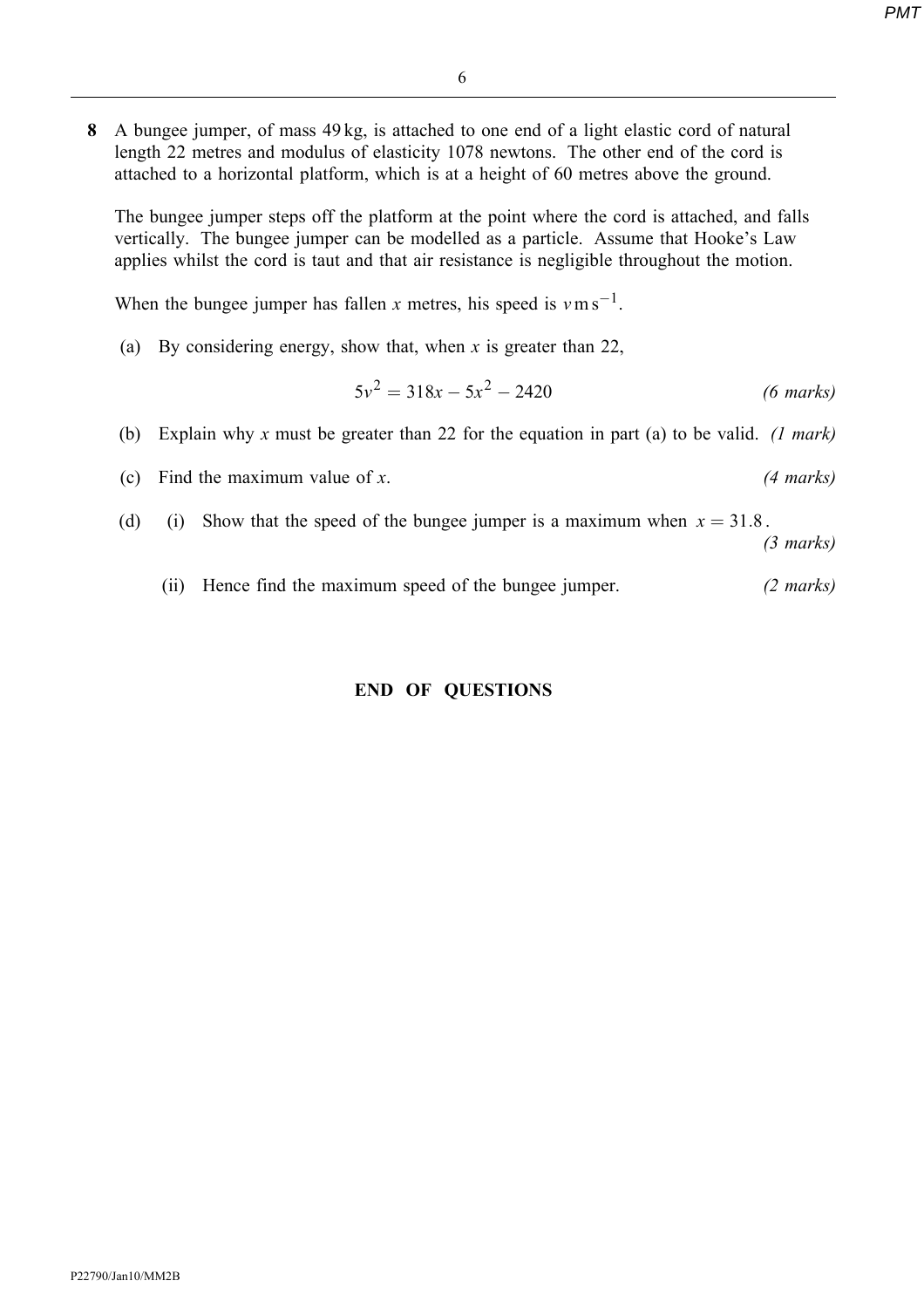There are no questions printed on this page